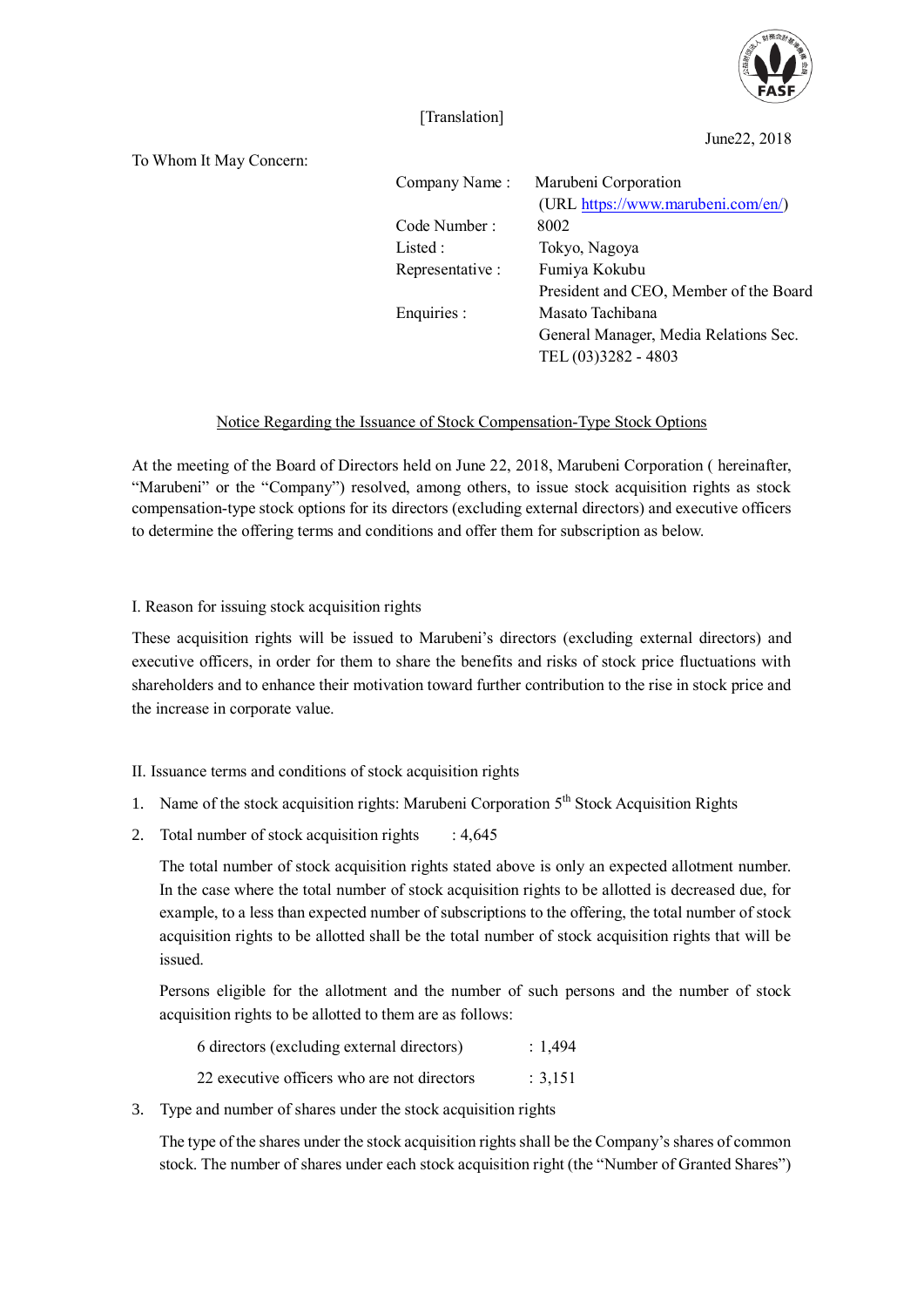shall be 100. In case the Company splits its shares (including the allotment of shares without contribution; hereinafter the same shall apply concerning the description of a stock split) or consolidates its shares of common stock after the day on which share subscription rights are resolved (hereinafter the "Resolution Date"), the Number of Granted Shares shall be adjusted according to the following formula, and any resulting fraction less than one share arising from the adjustment shall be truncated.

Number of Granted Shares after adjustment = Number of Granted Shares before adjustment

× Ratio of split or consolidation

The Number of Granted Shares after adjustment shall become effective, in the case of a stock split, on and after the day following the record date of the relevant stock split (or its effective date if no record date is specified) or, in the case of a consolidation of shares, on and after its effective date; provided, however, that, in the event that a stock split is conducted on the condition that a proposal to increase the capital stock or capital legal reserve by reducing the amount of surpluses is approved at the General Meeting of Shareholders and that the record date for such stock split is prior to the date of closing of said General Meeting of Shareholders, the Number of Granted Shares after adjustment shall be applicable on and after the day following the date of closing of said General Meeting of Shareholders with retrospective application since the day following said record date.

In addition, in case the Company merges with another corporation, demerges or it is deemed necessary in similar circumstances to adjust the Number of Granted Shares, after the Resolution Date, the Company may adjust the Number of Granted Shares to a reasonable extent.

When the Number of Granted Shares is adjusted, the Company shall give notice of necessary matters to each holder of the stock acquisition rights (hereinafter "Stock Acquisition Right Holders") recorded in the register of stock acquisition rights or give public notice thereof, no later than the day preceding the date on which the Number of Granted Shares after adjustment becomes effective; provided, however, that, if the Company is unable to give such notice or public notice no later than the date preceding such effective date, the Company shall thereafter promptly give such notice or public notice.

4. Value of assets to be invested upon the exercise of the stock acquisition rights

The value of the assets to be invested upon the exercise of each stock acquisition right shall be the amount that is equal to the product of one (1) yen as the exercise price per share for the shares that may be issued by exercising the stock acquisition rights (hereinafter the "Exercise Price") and the Number of Granted Shares.

5. The period during which the stock acquisition rights may be exercised

From July 10, 2018 to July 9, 2051

6. Matters concerning the amount of increase in capital stock and capital legal reserve arising from issuance of new shares upon the exercise of the stock acquisition rights

(1) The amount of increase in capital stock arising from issuance of new shares upon the exercise of the stock acquisition rights shall be 50% of the maximum amount of capital increase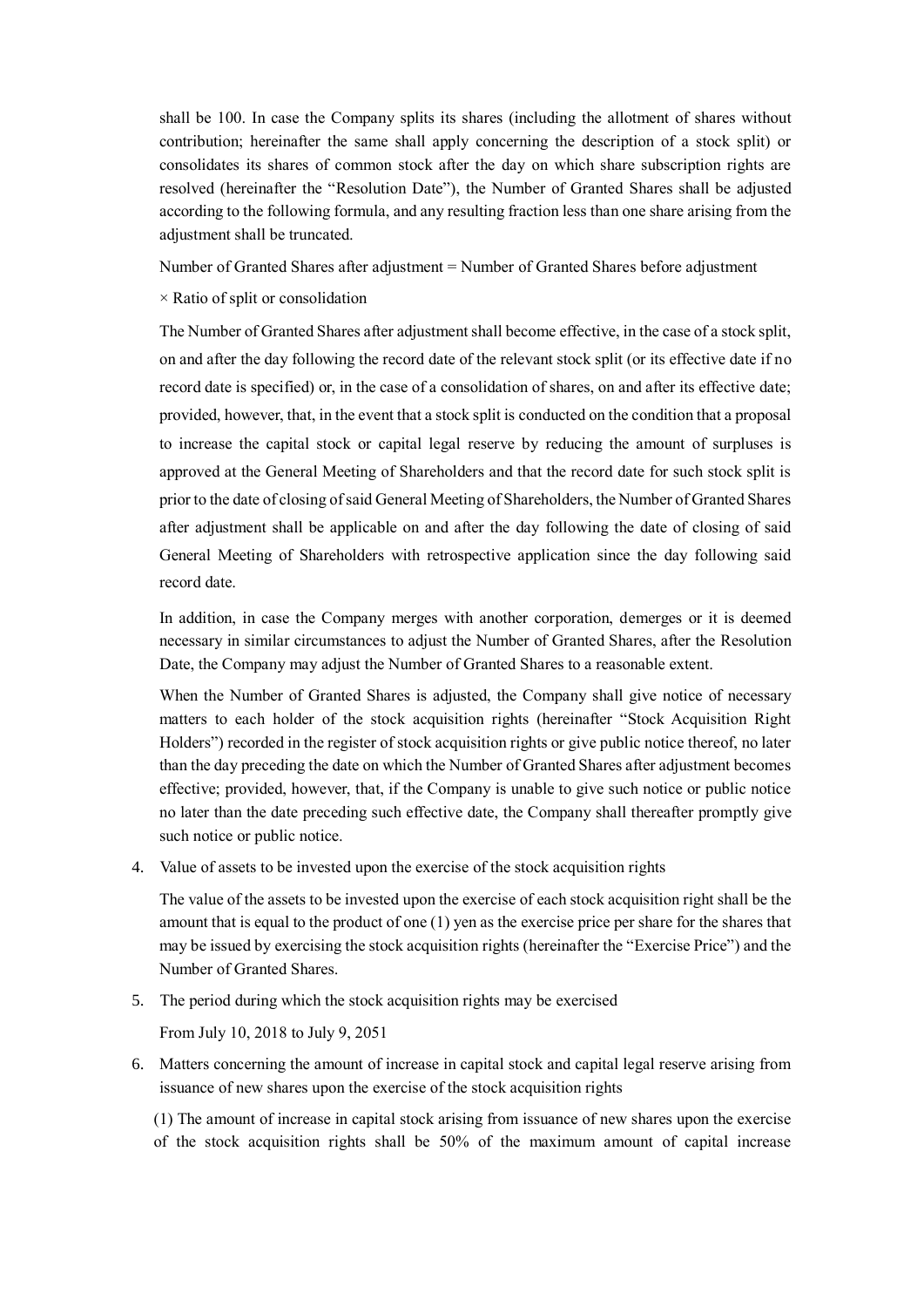calculated in accordance with Article 17-1 of the Corporate Accounting Rules, with the resulting amounts of less than one yen rounded up to the nearest yen.

(2) The amount of increase in capital legal reserve arising from issuance of new shares upon the exercise of the stock acquisition rights shall be calculated by subtracting the amount of increase in capital stock determined under (1) above from the maximum amount of capital increase referred to in (1) above.

7. Restrictions on the acquisition of the stock acquisition rights by assignment

Approval of the Board of Directors shall be required for the acquisition of the stock acquisition rights by assignment.

8. Conditions for the acquisition of the share subscription rights

If any of the proposals listed in  $(1)$ ,  $(2)$ ,  $(3)$ ,  $(4)$  or  $(5)$  below is approved at the General Meeting of Shareholders of the Company (or, if a resolution of the General Meeting of Shareholders is not required, is resolved at the Board of Directors), the Company can acquire the stock acquisition rights without consideration on the date to be separately determined by the Board of Directors of the Company:

(1) Proposal for approval of a merger agreement under which the Company will become a dissolving company;

(2) Proposal for approval of a split agreement or split plan under which the Company will be split;

(3) Proposal for approval of a share exchange agreement or share transfer plan under which the Company will become a wholly-owned subsidiary;

(4) Proposal for approval of an amendment to the Articles of Incorporation in order to establish the provision that an acquisition by way of assignment of any of the shares to be issued by the Company shall require the approval of the Company; and

(5) Proposal for approval of an amendment to the Articles of Incorporation in order to establish the provision that an acquisition by way of assignment of a type of shares to be delivered upon exercise of the stock acquisition rights shall require the approval of the Company or that the Company may acquire all of such type of shares upon a resolution of the General Meeting of Shareholders.

9. Policy on the determination of the terms and conditions of the delivery of stock acquisition rights of the Reorganized Company in reorganization

If the Company conducts a merger (limited to the case where the Company ceases to exist due to the merger), an absorption-type or incorporation-type company split (both, limited to the case where the Company is split), or a share exchange or transfer (both, limited to the case where the Company becomes a wholly-owned subsidiary) (hereinafter collectively referred to as the "Acts of Reorganization"), the Company shall, in each of the above cases, deliver the stock acquisition rights of any of the relevant companies listed in Article 236, Paragraph 1-8 of the Companies Act (hereinafter the "Reorganized Company") to the Acquisition Rights Holders holding the stock acquisition rights remaining at the time immediately preceding the effective date of the relevant Act of Reorganization (hereinafter the "Remaining Stock Acquisition Rights") (the effective date of the relevant Act of Structural Reorganization shall mean, in the case of an absorption-type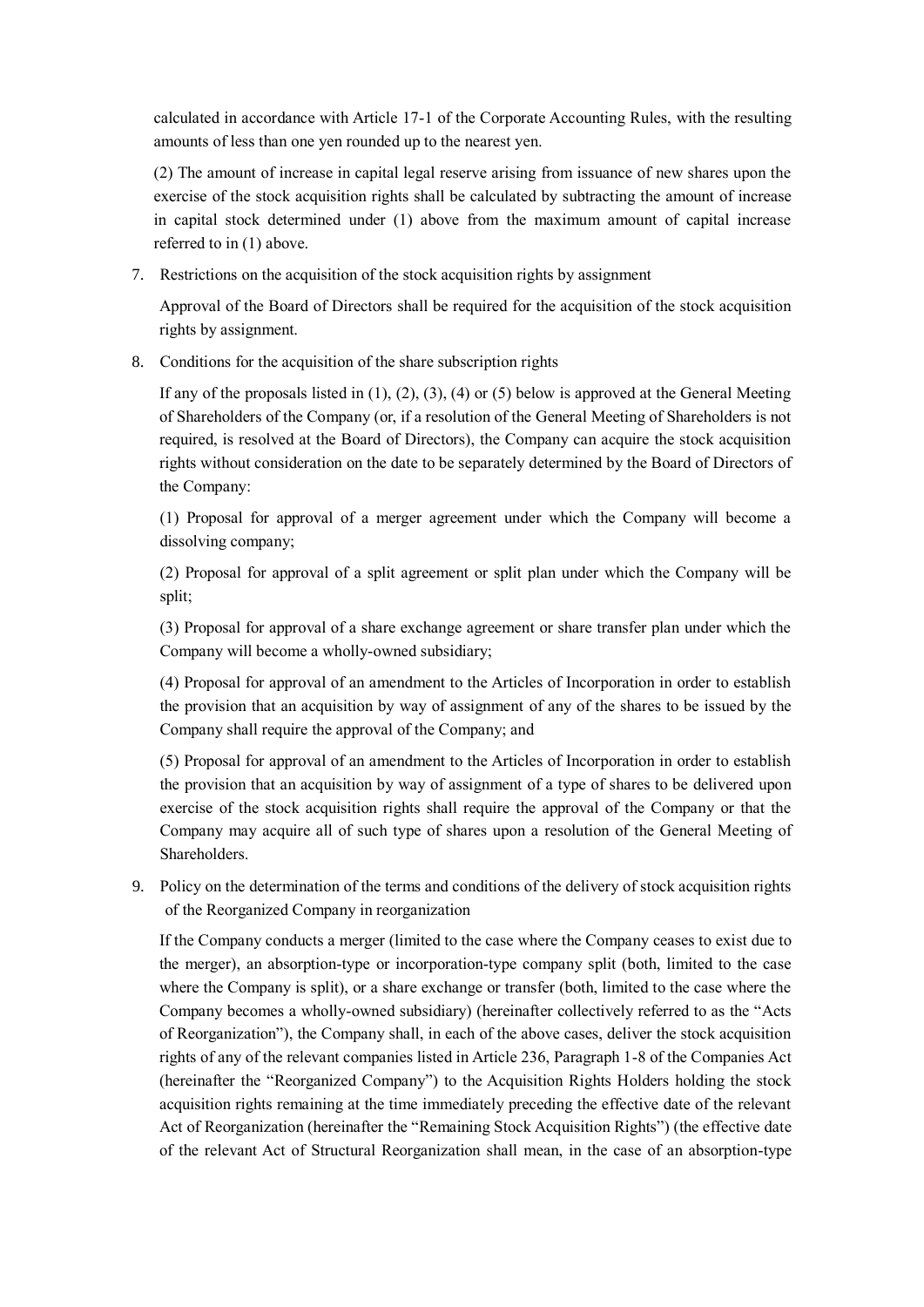merger, the date on which the absorption-type merger becomes effective; in the case of an incorporation-type merger, the date of establishment of a newly-incorporated company through such incorporation-type merger; in the case of an absorption-type company split, the date on which such absorption-type company split becomes effective; in the case of an incorporation-type company split, the date of establishment of a newly-incorporated company through such incorporation-type company split; in the case of a share exchange, the date on which the share exchange becomes effective; and in the case of a share transfer, the date of establishment of a wholly-owning parent company through the share transfer; the same shall apply hereinafter). However, that the foregoing shall be on the condition that delivery of such stock acquisition rights by the Reorganized Company in accordance with each of the following items is stipulated in an absorption-type merger agreement, an incorporation-type merger agreement, an absorption-type company split agreement, an incorporation-type company split plan, a share exchange agreement or a share transfer plan:

(1) Number of stock acquisition rights of the Reorganized Company to be delivered

A number equal to the number of the Remaining Stock Acquisition Rights held by a Stock Acquisition Right Holders shall be delivered to the same a Stock Acquisition Right Holders.

(2) Type of shares of the Reorganized Company under the stock acquisition rights

Shares of common stock of the Reorganized Company

(3) Number of shares of the Reorganized Company under the stock acquisition rights

This is to be determined in accordance with 3. above, taking into consideration the conditions, etc. of the Act of Reorganization.

(4) Value of assets to be invested upon the exercise of the stock acquisition rights

The value of the assets to be invested upon exercise of each stock acquisition right shall be the amount that is equal to the product of the Exercise Price after reorganization prescribed below and the number of shares of the Reorganized Company under the stock acquisition rights as determined in accordance with (3) above. The Exercise Price after reorganization shall be one (1) yen per share of the Reorganized Company delivered upon the exercise of each stock acquisition right to be delivered.

(5) The period during which the stock acquisition rights may be exercised

This period shall be from and including whichever is the later of  $(x)$  the start date of the period during which the stock acquisition rights may be exercised as prescribed in 5. above or (y) the effective date of the Act of Reorganization, to and including the expiration date of the period during which the stock acquisition rights may be exercised as prescribed in 5. above.

(6) Matters concerning the amount of increase in capital stock and capital legal reserve arising from issuance of new shares upon the exercise of the stock acquisition rights

To be determined in accordance with 6. above.

(7) Restrictions on the acquisition of the stock acquisition rights by assignment

Approval of the Board of Directors of the Reorganized Company shall be required for the acquisition of the stock acquisition rights by assignment.

(8) Conditions for the acquisition of the share subscription rights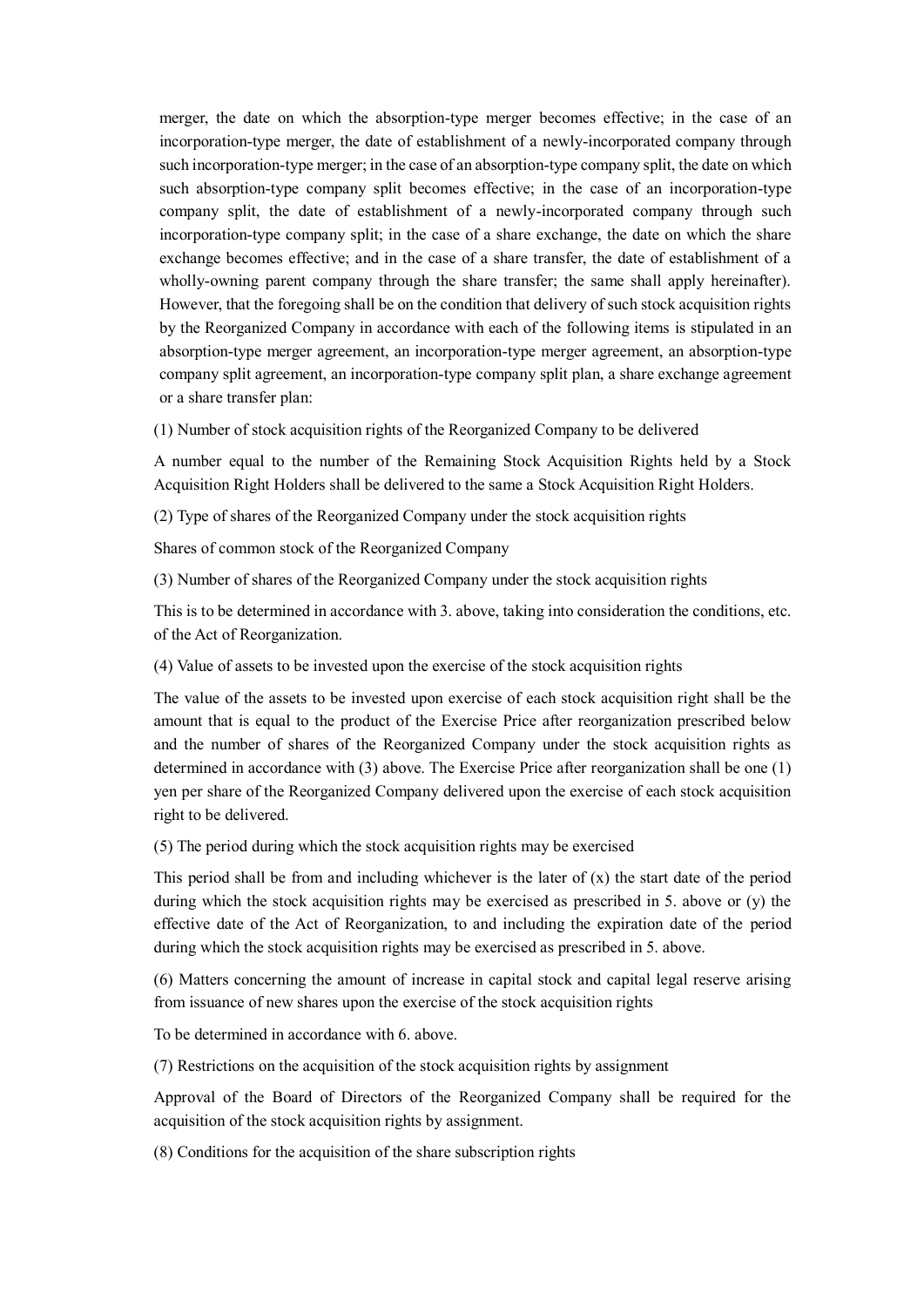To be determined in accordance with 8. above.

(9)Other conditions for the exercise of the stock acquisition rights

To be determined in accordance with 11. below.

10. Handling of fractions less than one share resulting from exercise of stock acquisition rights

Any fraction less than one share included in the number of shares to be delivered to a Stock Acquisition Right Holder who exercised stock acquisition rights shall be discarded.

11. Other conditions for the exercise of the stock acquisition rights

(1) Stock Acquisition Right Holders shall be able to exercise their stock acquisition rights on and after (i) the day when 3 years have elapsed from the Allotment Date or (ii) the day following the date on which they forfeit the position of director or executive officer of the Company, whichever is earlier.

(2) Notwithstanding the provisions of (1) above, in cases where a proposal for approval of a merger agreement under which the Company will become a dissolving company or a proposal for approval of a share exchange agreement or share transfer plan under which the Company will become a wholly-owned subsidiary is approved at the General Meeting of Shareholders (or, if a resolution of the General Meeting of Shareholders is not required, is resolved at the Board of Directors) during the period prescribed in 5. above, Stock Acquisition Right Holders may exercise the stock acquisition rights only within 15 days from the day following the date of such approval (excluding cases where the merger agreement, share exchange agreement or share transfer plan provides that share acquisition rights of the Reorganized Company shall be delivered to the Stock Acquisition Right Holders in accordance with 9. above).

(3) The condition set forth in (1) above shall not apply to those who have acquired the share subscription rights by way of inheritance.

(4) If a Stock Acquisition Right Holder has renounced his or her stock acquisition rights, he or she can no longer exercise them.

(5) If 10 (10) years have elapsed from the day following the date on which a Stock Acquisition Right Holder forfeited both the positions of director and executive officer of the Company, he or she can no longer exercise the stock acquisition rights and shall be deemed to have renounced the stock acquisition rights as of that date.

12. Method for calculating paid-in value for the stock acquisition rights

The paid-in value for each stock acquisition right shall be the amount that is equal to the product of the option price per share calculated using the Black-Scholes model (any resulting amount of less than one yen shall be rounded to the nearest yen) and the Number of Granted Shares as of the Allotment Date of the stock acquisition rights. The amount calculated as above is a fair value of the stock acquisition rights. Therefore, the issuance of the stock acquisition rights at that price is not an issuance at an advantageous price. The compensation claim whose amount is equal to the total amount of the paid-in value for the stock acquisition rights held by the person to whom the stock acquisition rights are to be allotted is offset by his or her obligation to pay the paid-in value for the stock acquisition rights.